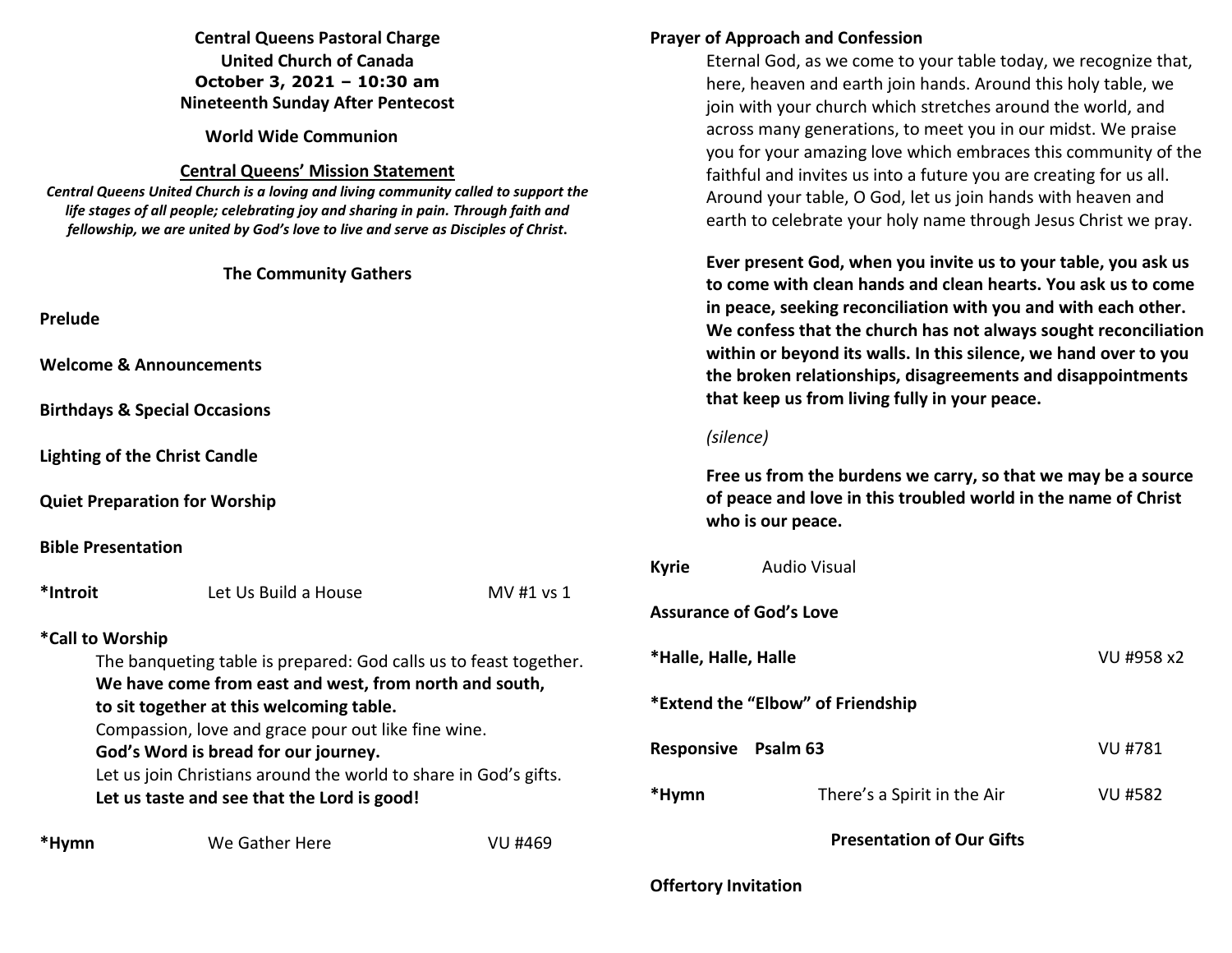| <b>Offertory</b>                                              | Walk With Me                                                    | VU #649 Chorus | It is our greatest calling and greatest joy to give you thanks and<br>praise,<br>Lord God, Creator and Sustainer of heaven and earth.                                                                     |  |  |
|---------------------------------------------------------------|-----------------------------------------------------------------|----------------|-----------------------------------------------------------------------------------------------------------------------------------------------------------------------------------------------------------|--|--|
| <b>*Presentation of Offering</b>                              |                                                                 |                | You spoke and all things came into being: the sun, moon and<br>stars, the sky, earth and waters and all they contain. Your Spirit                                                                         |  |  |
| *Offertory Prayer                                             |                                                                 |                | swept over creation, and brought order out of chaos, life from                                                                                                                                            |  |  |
| Gracious and generous God, we offer you our gifts with humble |                                                                 |                | the formless void. From the elements of the earth, you created                                                                                                                                            |  |  |
| thanks for all you have provided. Bless them with your Spirit |                                                                 |                | humankind, each unique, all made in your holy image. Your                                                                                                                                                 |  |  |
|                                                               | and use them to bless those in deepest need with a love they    |                | breath gave us life and called us to live with you in loving service                                                                                                                                      |  |  |
|                                                               | can taste and a justice they can celebrate in Jesus' name. Amen |                | to neighbour and stranger alike.                                                                                                                                                                          |  |  |
|                                                               | <b>Listening for the Word</b>                                   |                | Yet when we turned away from you, you never turned from us.<br>Through the prophets, you called us back to your ways. You sent                                                                            |  |  |
| <b>Sacred Word</b><br>Ephesians 2:11-22                       |                                                                 |                | Jesus, the Anointed One, born of a mother's flesh, to reveal the<br>full extent of your grace and love. Again and again, you welcome<br>us to your side with the open arms of a loving parent. Therefore, |  |  |
| Anthem                                                        | Soon                                                            |                | we join our voices with those from every time and place, to<br>proclaim your glory in the unending hymn:                                                                                                  |  |  |
| Sermon                                                        |                                                                 |                | Holy, holy, holy Lord, God of power and might,                                                                                                                                                            |  |  |
| <b>Reflective Music</b>                                       |                                                                 |                | heaven and earth are full of your glory.                                                                                                                                                                  |  |  |
|                                                               |                                                                 |                | Hosanna in the highest.                                                                                                                                                                                   |  |  |
|                                                               | <b>Responding to the Word</b>                                   |                | Blessed is the One who comes in the name of the Lord.<br>Hosanna in the highest.                                                                                                                          |  |  |
| *Hymn                                                         | Let Us Talents and Tongues Employ                               | <b>VU #468</b> | Holy is your chosen one, Jesus, O God. Walking this earth, feeding<br>the hungry, calling the lost and lonely, he brought healing and                                                                     |  |  |
| <b>Holy Communion</b>                                         |                                                                 |                | wisdom to those who sought him out, and revealed your<br>kingdom taking shape in this world. As we break bread and share                                                                                  |  |  |
| <b>Invitation to the Table</b>                                |                                                                 |                | wine in his name, with your people here and in every place,<br>we recall the mystery of our faith:                                                                                                        |  |  |
| <b>Story of the Table</b>                                     |                                                                 |                |                                                                                                                                                                                                           |  |  |
|                                                               |                                                                 |                | Christ has died;                                                                                                                                                                                          |  |  |
| The Great Prayer of Thanksgiving                              |                                                                 |                | Christ is risen;<br>Christ will come again.                                                                                                                                                               |  |  |
|                                                               | The Lord be with you;                                           |                |                                                                                                                                                                                                           |  |  |
| And also with you.                                            |                                                                 |                | Pour out your Spirit upon us and upon these gifts of bread and                                                                                                                                            |  |  |
|                                                               | Lift up your hearts;                                            |                | wine. $\ldots$                                                                                                                                                                                            |  |  |
|                                                               | We lift them up to the Lord.                                    |                |                                                                                                                                                                                                           |  |  |
| Let us give thanks to the Lord our God;                       |                                                                 |                | Come for all is ready.                                                                                                                                                                                    |  |  |
|                                                               | It is right to give God thanks and praise.                      |                |                                                                                                                                                                                                           |  |  |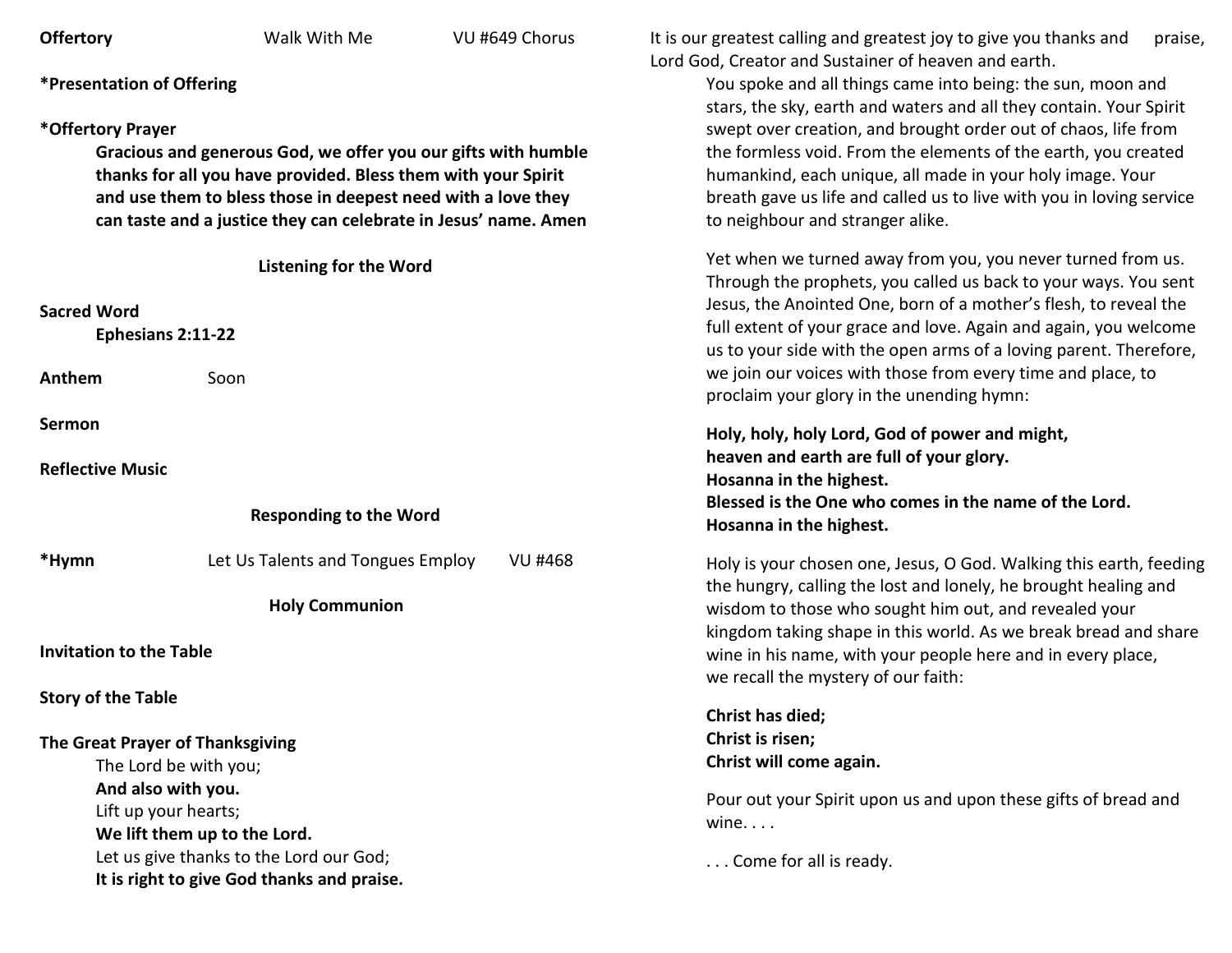### **Prayer after Communion**

 Lord Jesus Christ, you have nourished us, body and soul, in this meal. We have heard your love proclaimed, now send us out to speak it to others. We have seen your love poured out, now send us out to show it in everything we do. We have been fed by your love at your table, now send us out to share that love with all. **Amen.**

| *Blessing | Sent Forth by God's Blessing | VU #481 |
|-----------|------------------------------|---------|
|           |                              |         |

\***Choral Benediction** One More Step Along the World I Go VU #639 vs 1

#### **Postlude**

 **\*** Please stand as you are able

| <b>Ministers</b>         | All of us                     |
|--------------------------|-------------------------------|
| <b>Clergy</b>            | <b>Rev Greg Davis</b>         |
| Office Hours             | Tuesday, Wednesday & Thursday |
|                          | $9$ am $-12$ pm               |
| Office Phone             | 902-964-2291                  |
| Email                    | minister@cquc.ca              |
| <b>Ministry of Music</b> | Kirk Neville                  |
| Website                  | https://cquc.ca/index.htm     |
| Phone                    | 902-786-9222                  |
| Email                    | nevillevurry1@hotmail.com     |
| <b>Church Office</b>     |                               |
| <b>Office Hours</b>      | Wednesday & Thursday          |
|                          | $9$ am $-12$ pm               |

Phone 902-964-2221 Email office@cquc.ca

**A Warm Welcome to All** – We are delighted you've joined us. May God's word today strengthen your faith, inspire curiosity and learning, and motivate your service of others. All are welcome.

**Today's Bulletins** are place in loving memory of Robert MacKenzie. Happy Heavenly Birthday (October 5<sup>th</sup>). Lovingly remembered by Janice MacPherson and family.

## **Life and Work of Our Church**

**Greg's Office Hours:** Tuesday, Wednesday and Thursday from 9 am – 12 pm. If anyone is in the hospital or would like a visit from Greg, please call him at 902-964-2291. If you wish to meet with Greg outside the scheduled hours, please call 902-964-2291 or email minister@cquc.ca for an appointment.

**Scent-Free** – Recognizing that some of our church attendees have sensitivity and/or allergic reactions to various fragrant products, we ask that you not use scented products. Personal fragrant products (fragrances, colognes, lotions, powders, hair products and other similar products) should not be worn. Thank you for your cooperation so that everyone can attend our church. "No Scents makes good sense."

**In-Church Services:** Registration is **required**. To register, please call 902-964-2221 or email office@cquc.ca. Masks are **required.** If you are registering **after 12 pm Thursday**, please text or call Velda at 902-940- 7674.

**FundScrip** –Janet will be placing an order today. Next order date will be October 17<sup>th</sup>. You can reach Janet by email (**jhowes1969@gmail.com**) or by phone (902-393-1527). Ordering will be every 2 weeks. E-transfers accepted.

**E-Transfers** – Central Queens United Church is set up to accept E-Transfers. If you wish to give your offerings through E-Transfer, please send via email to veldabertram@gmail.com.

**Thanksgiving Sunday** – Next Sunday we will be celebrating Thanksgiving.You are invited to bring any produce from your garden to decorate the church. All food will be taken to the Food Bank.

**Weekly Bulletins** can be sponsored by you in celebration or remembrance of a loved one. There is a signup sheet on the table at the back of the sanctuary. Cost is \$20.00.